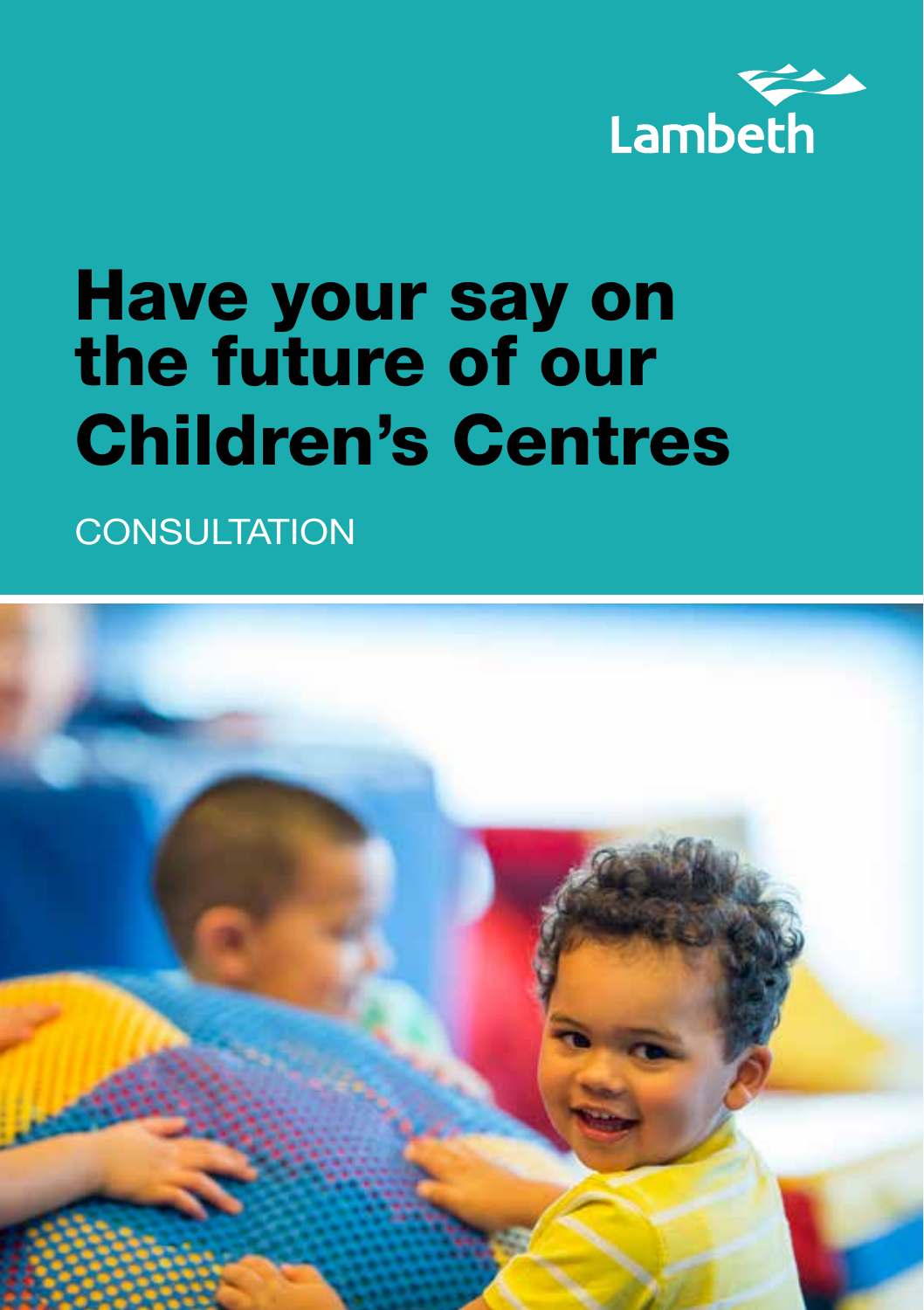## Foreword

Since 2010, the government have cut over £230 million from Lambeth council services.

During that period about 1,000 children's centres, one third of the total, have been shut across the country due to government austerity.

Despite having one of the largest cuts in funding, Lambeth Council has managed to keep open all 23 of our children's centres – one of the highest numbers in London.

That's because we know that good quality early years provision makes a vital difference to young children, especially for those who come from the poorest backgrounds.

But the government has reduced the amount of money that the council can spend on children's centres in Lambeth by £1.4 million due to changes to the Dedicated Schools Grant, on top of the cuts of over £40 million from Lambeth Council services over the next few years.

So, we are forced to make changes to the way our children's centres work and how many centres can deliver services.



# Why we value children's centres

We know that good-quality early years provision makes a vital difference in supporting young children to grow and develop, and this is especially true for children who come from the poorest backgrounds.

Sure Start children's centres were set up under the last Labour government to bring services for young children and their parents under one roof in a centre close to their home, where they could access support and advice from qualified staff. Put simply, these centres were designed to improve the life chances of young children and their families.

In Lambeth, that's our ambition as well. It's why we worked with our partners and our communities to establish the Lambeth Early Action Partnership (LEAP) in partnership with the Big Lottery Fund, a ten-year scheme to invest in children from the poorest areas in the first years of their lives (when all

# Our approach

Government cuts mean we are forced to make changes to children's centres. But in changing the way these services run, we are committed to:

• Staying local – keeping centres accessible and open for the most number of families possible.

the evidence shows we can make the most difference to a child's life). It's why we set up the Lambeth Equality Commission, to look at the full range of inequalities that people in our borough face and how we can change them.

And, it's why we've protected our 23 children's centres, one of the highest numbers of any London borough, despite eight years of government cuts.

During that time we have worked with schools, staff and our colleagues in health to maintain a range of valuable serves in our centres, including early education and childcare, health visitors, parenting classes and help for parents to find work, as well as drop in play activities such as stay and play.

Over the course of a year over 10,000 children access our 23 children's centres across the borough.

• Protecting the vulnerable – ensuring that we continue to provide services that support the families who are in greatest need

• Long-term value for money – ensuring services are efficiently run and fit for the future.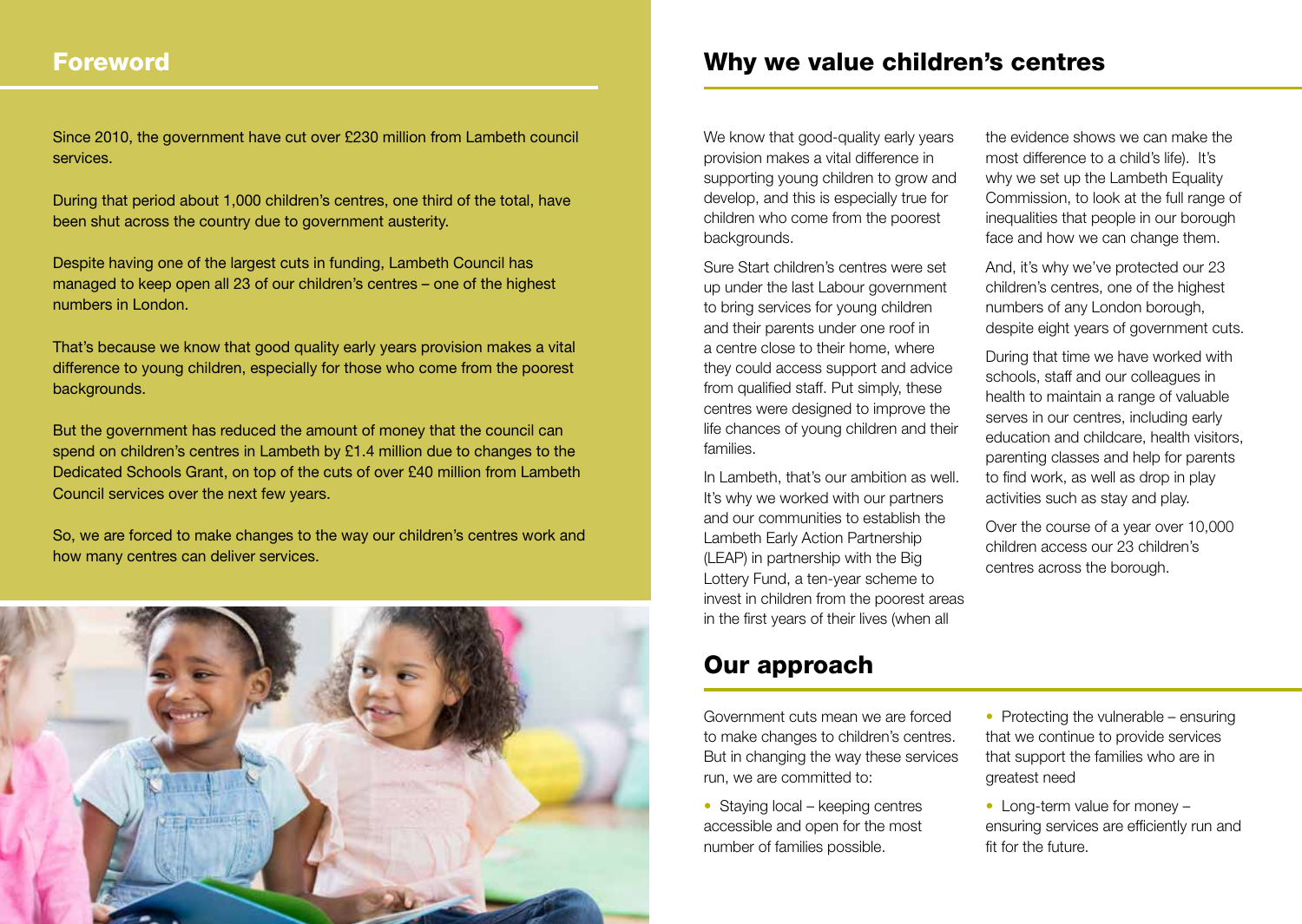

Under our proposals, there will be:

• 11 core children's centres offering a full programme of activities every morning and afternoon throughout the week. Services available will include health visiting services, stay and play, creches, parenting support and adult learning activities such as English for Speakers of Other Languages (ESOL) classes.

• 7 link centres that will be open every morning or afternoon and offer a range of children's centre activities, including stay and play sessions and support for parents and families. The offer in all the centres will be developed in partnership with parents in response to local need.

• The 18 children's centres will be reorganised into six geographical cluster areas with one lead provider per area. The lead provider would be responsible for employing one children's centre staff team to work across the cluster.

This would help us to plan and deliver services across the whole area, and allow us to make some savings to management and support costs.

We are working to ensure that all five remaining centres will continue to provide a range of children's services including free childcare for eligible two-year-olds, free nursery places for three-year-olds, support for parents and other provision to be negotiated with local partners.

We will work with schools and communities to try and ensure that no building actually closes and that as many services as possible continue. Where services are changed, we will make sure that local families are made aware of alternative services.

We believe our proposals will help to deliver on these principles, by keeping 18 children's centres across our borough and meaning we have a network of excellent centres continuing to provide sustainable early years services.

The consultation here gives you a chance to tell us what you think.

While this is not an easy decision, we believe that these proposals will ensure the best possible early years services for the highest number of children despite our financial challenge. The proposals protect the services that children in the poorest parts of our borough rely on and retain our commitment to giving every child in Lambeth the best start in life.

# Section 1

# Current children's centre delivery in Lambeth

We currently have 23 children's centres in Lambeth offering a wide range of services including:

- Stay and play groups
- Child health services
- Adult and family learning classes
- Training and employment support
- Advice appointments
- Family support from Better Start workers.

The services provided in each centre vary, with some centres offering a very full programme of activities and others having less available for children and families. The centres are distributed across the borough, and families can go to any centre. Many families go to more than one.

In 2017, over 10,000 babies and children and their families used the services provided by our children's centres, and we know that these services make a big difference, particularly to those most in need of support. The number of individual children over the year varied significantly between centres, from 300 at one of Lambeth's smaller centres to over 1,000 at one of the largest.

22 of our children's centres are run and managed by primary or nursery schools,

with one, Coin Street children's centre in the Waterloo area, run by a voluntary and community sector organisation. Most of these organisations employ their own small team of children's centre staff to deliver the service.

Over the last year or two, we have been working hard to strengthen services available through children's centres in Lambeth as part of the Better Start programme. This has included lots of work to make sure that the services and support offered by health partners, and particularly by health visitors, are delivered in children's centres where this is appropriate. This is so that families can get the health support they need for their child as locally as possible, and make use of other services at the same time.

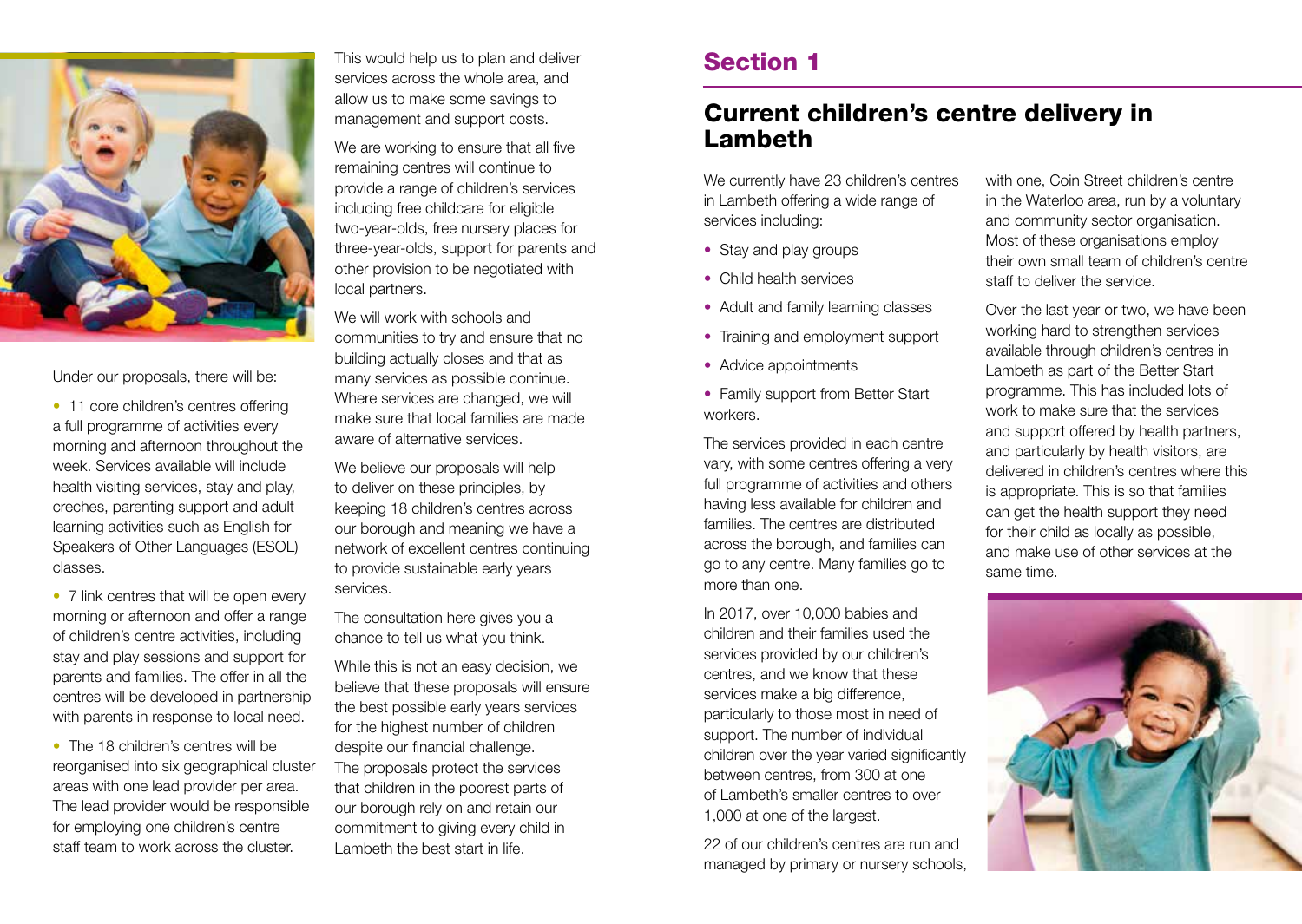## Section 2

## Why are we consulting on the future delivery of children's centre services in Lambeth?

Like all local councils across the country, Lambeth is facing a massive financial challenge. In the past eight years, the money the council gets from government has been cut by more than half and we've had to reduce our spending by over £230 million.

But, even after having to make all those cuts since 2010, we now need to find another £43m of savings over the next four years. That's more than we spend every year on waste collection, recycling, parks, libraries, children centres, roads & pavements and community safety combined.

And on top of that, the government has reduced the amount of money that the council can spend on children's centres in Lambeth by £1.4 million due to changes to the Dedicated Schools Grant. That means we can no longer afford to carry on with the service as it is.

Because the money that we have to spend on children's centres has reduced, we cannot afford to continue to provide services in the same way.

We've already made lots of savings to children's centre services while keeping all centres open. But we need to look at things differently: to make sure that we

can continue to meet the needs of the children and families who most need support, while aiming to keep services in as many centres as we can so that families can continue to go to some children's centre activities regardless of where they live.

We have developed proposals that we think will mean we can keep some services in as many different children's centres as possible, but to do this we will need to make changes to how our children's centres are run and managed, and to ask some families to travel a little further than they do currently to go to some groups and activities.



# Section 3

# What are we proposing?

1 We are proposing to reorganise 18 of our children's centres into six geographical cluster areas with one lead provider per area. The lead provider would be responsible for employing one children's centre staff team to work across the cluster. This would help us to plan and deliver services across the whole area, and allow us to make some savings to management and support costs.

The areas we are proposing are North Lambeth, Clapham, Streatham, Norwood and Brixton. As the Brixton are is large and densely populated, we have divided this into two clusters for the delivery of children's centre services.



2 In each cluster area, we would have at least one children's centre offering a full programme of activities every morning and afternoon throughout the week. In these proposals, we are calling these centres 'core' children's centres. In some areas we would have more than one core centre.

#### The core centres we are proposing are:

| Clapham Manor Children's Centre      | Belmont Close, SW4 6AT     |
|--------------------------------------|----------------------------|
| Ethelred Children's Centre           | Gundulf Street, SE11 6BG   |
| Henry Fawcett Children's Centre      | Clayton Street, SE11 5BZ   |
| <b>Hitherfield Children's Centre</b> | Hitherfield Road, SW16 2JW |
| Jubilee Children's Centre            | Tulse Hill, SW2 2JE        |
| Kingswood Children's Centre          | Bentons Lane, SE27 9UD     |
| Liz Atkinson Children's Centre       | Mostyn Road, SW9 6PH       |
| Loughborough Children's Centre       | Minet Road, SW9 7UA        |
| Maytree Children's Centre            | Clarence Cres, SW4 8LN     |
| St Stephen's Children's Centre       | Meadow Place, SW8 1XY      |
| Stockwell Children's Centre          | Burgoyne Road, SW9 9TG     |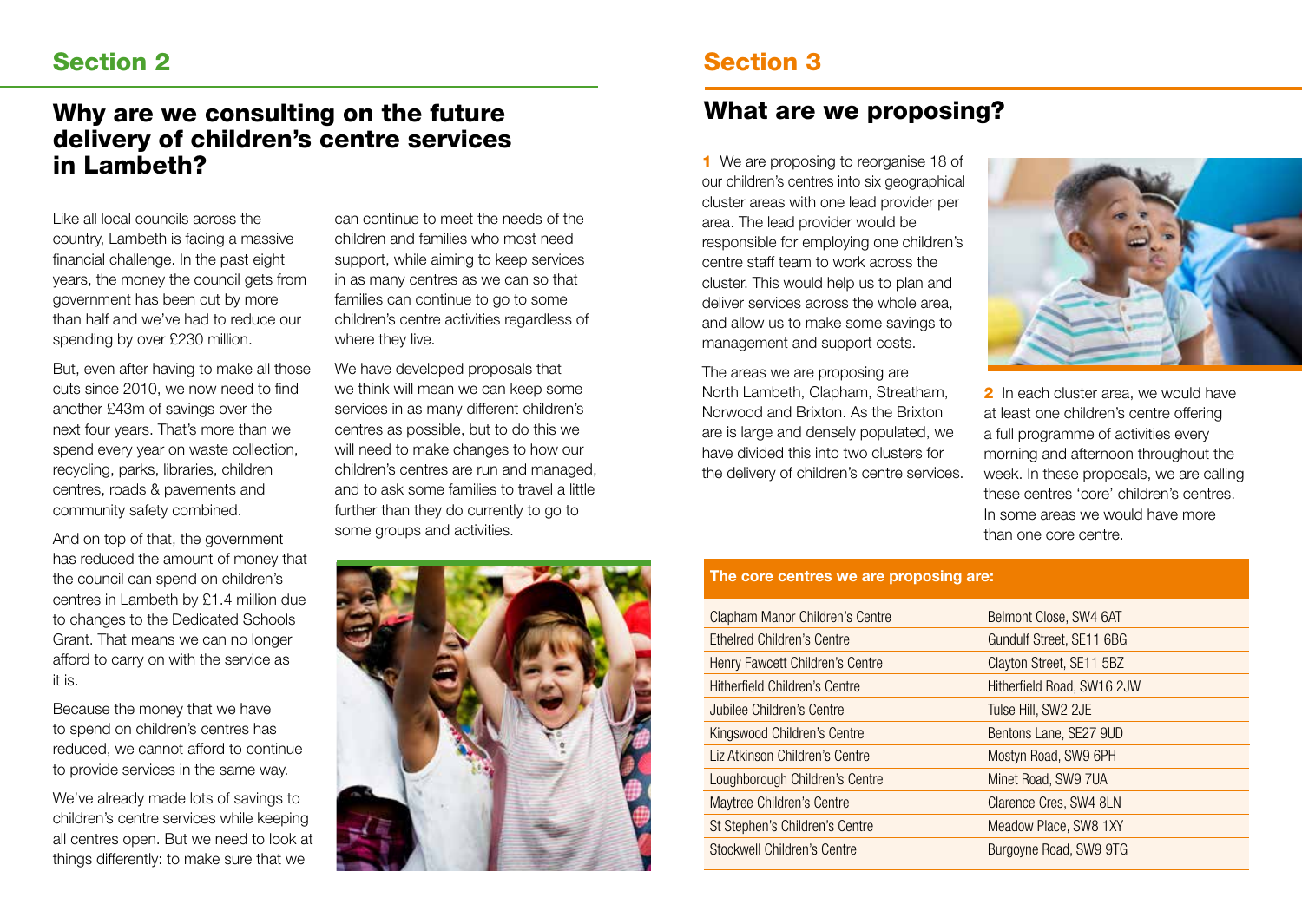3 In some cluster areas, we would also have centres offering a more limited programme of activities. These centres, which we are calling 'link' centres, would be open for children's centre groups in the mornings or afternoons throughout the week, but may be used for other services such as childcare for

young children aged between 0 and 4 years outside of these hours. Having some 'link' centres which provide a smaller number of groups and activities means that we can keep delivering some services as locally as we can to the greatest number of children and families.

#### The link centres we are proposing are:

| Crown Lane Children's Centre       | Crown Lane, SW16 3HX          |
|------------------------------------|-------------------------------|
| Effra Children's Centre (operating | Brockwell One O'clock Club,   |
| from Brockwell One o'clock Club)   | <b>Brockwell Park</b>         |
| Jessop Children's Centre           | Lowden Road, SE24 OBJ         |
| Rosendale Children's Centre        | Rosendale Road, SE21 8LR      |
| Streatham Hub Children's Centre    | Streatham High Road, SW16 6HX |
| Treehouse Children's Centre        | Upper Tulse Hill, SW2 2RW     |
| Woodmansterne Children's Centre    | Stockport Road, SW16 5XE      |

4 Under these proposals, five of our current 23 children's centres would no longer be used for the delivery of children's centre activities. We would work with our schools and our

communities to make sure that these children's centre buildings continued to be used to provide services for young children and their families.

| The centres that we are no longer proposing to use for children's<br>activities are: |                          |  |  |  |
|--------------------------------------------------------------------------------------|--------------------------|--|--|--|
| Coin Street Children's Centre                                                        | Stamford Street, SE1 9NH |  |  |  |
| <b>Heathbrook Children's Centre</b>                                                  | Smedley Street, SW4 6PH  |  |  |  |
| Lark Hall Children's Centre                                                          | St Rule Street, SW8 3EH  |  |  |  |
| Weir Link Children's Centre                                                          | Weir Road, SW12 ONU      |  |  |  |
| Sunnyhill Children's Centre                                                          | Harborough Road, SW16 2U |  |  |  |
|                                                                                      |                          |  |  |  |

5 We are proposing to establish local area boards for each of the cluster areas. These boards would be made up of local parent representatives as well as representatives from schools. health services and local charities.

They would review data and information about children's centres and other early years' provision within the area and work together with the lead provider to improve the outcomes for children in the area.

## Section 4

#### How have we developed these proposals?

To develop our proposals we have considered different things, including:

- Data about where in the borough young children aged 0-4 and their families live, and particularly where the most disadvantaged children and families live.
- Data about how young children and their families currently use children's centres, and where families typically travel from to use different centres.
- The distance between our children's centres, and how we can make sure that families continue to be able to use some services within a reasonable walking distance of their home.
- The size and suitability of our buildings. Children's Centre buildings vary considerably in size, and we know that our bigger buildings are better able than the smaller ones to offer a full range of services, and particularly health services. This makes them better suited to be core centres.
- The significant capital investment that the Lambeth Early Action Partnership programme has brought to Jubilee, Liz Atkinson, St Stephen's and Loughborough Children's Centres, and the new buildings which have just opened or are about to open at Ethelred and Maytree Nursery Schools and Children's Centres.
- Other ways in which buildings we no longer fund as children's centres could be used so that we are able to keep as many services for young children and their families as we can, even if these are not children's centre services.
- We have tried to develop proposals that are fair to families across the borough and will continue to meet local need as much as possible.

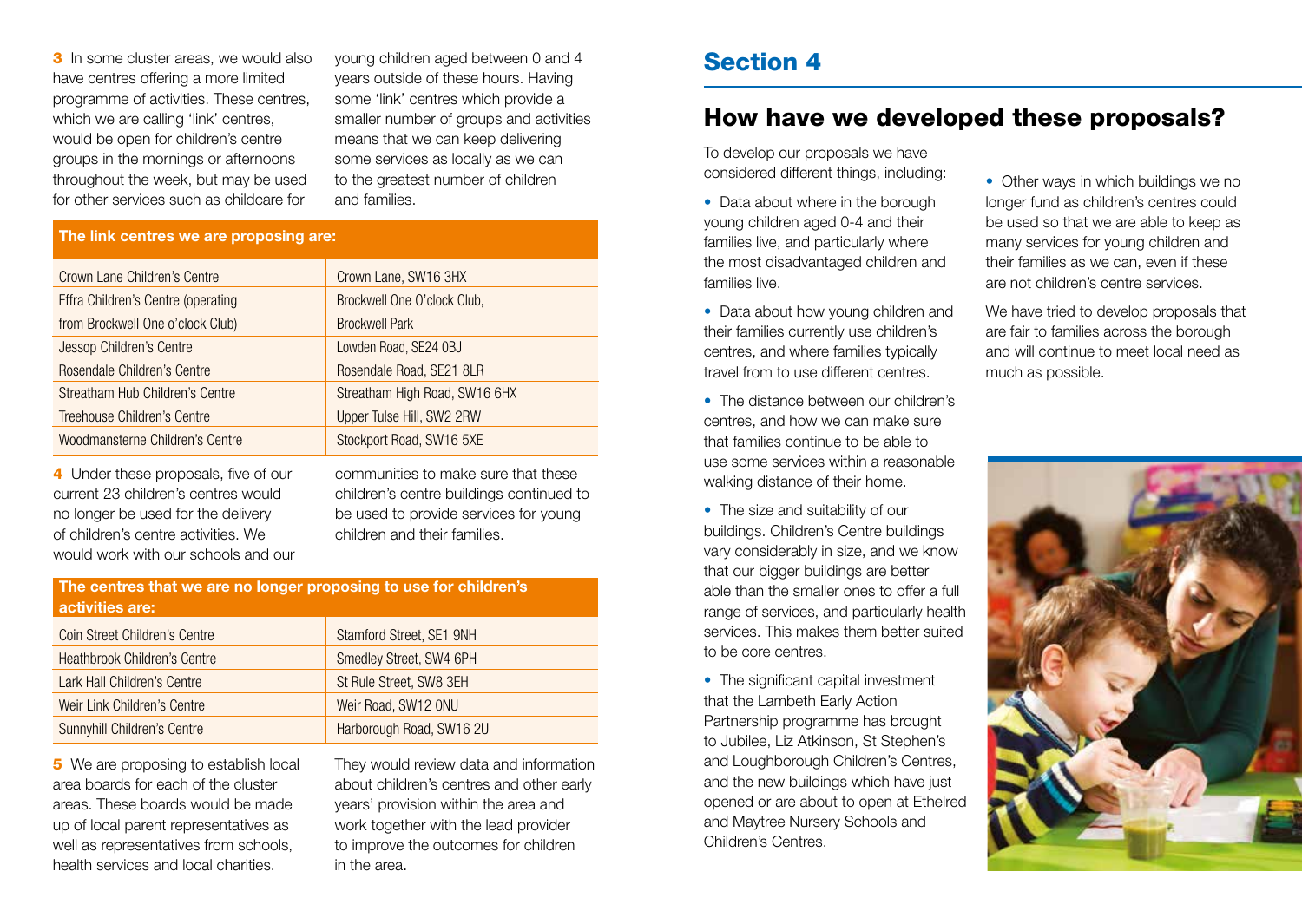# Section 5

# What would our proposals mean for each children's centre?

| Geographical<br>cluster area   | <b>Children's Centre</b>             | <b>Proposed future use of</b><br>children's centre building                                                                                                                 | <b>Closest children's centre</b><br>which will provide support<br>in the future |
|--------------------------------|--------------------------------------|-----------------------------------------------------------------------------------------------------------------------------------------------------------------------------|---------------------------------------------------------------------------------|
| <b>North</b><br><b>Lambeth</b> | <b>Coin Street Children's Centre</b> | Further discussion to be held<br>with the provider about future<br>delivery of services at Coin<br><b>Street</b>                                                            | <b>Ethelred Children's Centre</b>                                               |
|                                | <b>Ethelred Children's Centre</b>    | Core children's centre                                                                                                                                                      | Not applicable                                                                  |
|                                | Henry Fawcett Children's<br>Centre   | Core children's centre                                                                                                                                                      | Not applicable                                                                  |
|                                | St Stephen's Children's<br>Centre    | Core children's centre                                                                                                                                                      | Not applicable                                                                  |
| <b>Clapham</b><br>and          | Clapham Manor Children's<br>Centre   | Core children's centre                                                                                                                                                      | Not applicable                                                                  |
| <b>Clapham</b><br><b>Park</b>  | Heathbrook Children's Centre         | Building would be used by<br><b>Heathbrook Primary School</b><br>to strengthen its provision for<br>children and families in the<br>early years                             | Clapham Manor Children's<br>Centre                                              |
|                                | Maytree Children's Centre            | Core children's centre                                                                                                                                                      | Not applicable                                                                  |
|                                | Treehouse Children's Centre          | Core children's centre                                                                                                                                                      | Not applicable                                                                  |
|                                | Weir Link Children's Centre          | Childcare provision to con-<br>tinue. Further discussion to<br>be held with Trustees of Weir<br>Link over proposals to further<br>develop the building<br>for community use | Maytree Children's Centre                                                       |

| <b>Geographical</b><br>cluster area | <b>Children's Centre</b>                       | Proposed future use of<br>children's centre building                                                                                                                                                | <b>Closest children's centre</b><br>which will provide support<br>in the future |
|-------------------------------------|------------------------------------------------|-----------------------------------------------------------------------------------------------------------------------------------------------------------------------------------------------------|---------------------------------------------------------------------------------|
| <b>Streatham</b>                    | Hitherfield Children's Centre                  | Core children's centre                                                                                                                                                                              | Not applicable                                                                  |
|                                     | Sunnyhill Children's Centre                    | Building would be used by<br>Sunnyhill Primary School to<br>strengthen its provision for<br>children and families in the<br>early years and primary school<br>age children with additional<br>needs | <b>Hitherfield Children's Centre</b>                                            |
|                                     | Streatham Hub Children's<br>Centre             | Link children's centre                                                                                                                                                                              | Not applicable                                                                  |
|                                     | Woodmansterne Children's<br>Centre             | Link children's centre                                                                                                                                                                              | Not applicable                                                                  |
| <b>Norwood</b>                      | Crown Lane Children's<br>Centre                | Link children's centre                                                                                                                                                                              | Not applicable                                                                  |
|                                     | Kingswood Children's Centre                    | Core children's centre                                                                                                                                                                              | Not applicable                                                                  |
|                                     | Rosendale and Cherry Tree<br>Children's Centre | Rosendale to remain as a link<br>children's centre. Childcare<br>delivery to continue at Cherry<br><b>Tree</b>                                                                                      | Rosendale Children's Centre                                                     |
| <b>Stockwell</b>                    | Jessop Children's Centre                       | Link children's centre                                                                                                                                                                              | Not applicable                                                                  |
|                                     | Lark Hall Children's Centre                    | Building would be used by<br>Lark Hall Primary School to<br>strengthen its provision for<br>children and families in the<br>early years                                                             | Stockwell Children's Centre                                                     |
|                                     | Liz Atkinson Children's<br>Centre              | Core children's centre                                                                                                                                                                              | Not applicable                                                                  |
|                                     | Stockwell Children's Centre                    | Core children's centre                                                                                                                                                                              | Not applicable                                                                  |
| <b>Brixton and</b><br>Tuise Hill    | Effra Children's Centre                        | Link children's centre                                                                                                                                                                              | Not applicable                                                                  |
|                                     | Jubilee Children's Centre                      | Core children's centre                                                                                                                                                                              | Not applicable                                                                  |
|                                     | Loughborough Children's<br>Centre              | Core children's centre                                                                                                                                                                              | Not applicable                                                                  |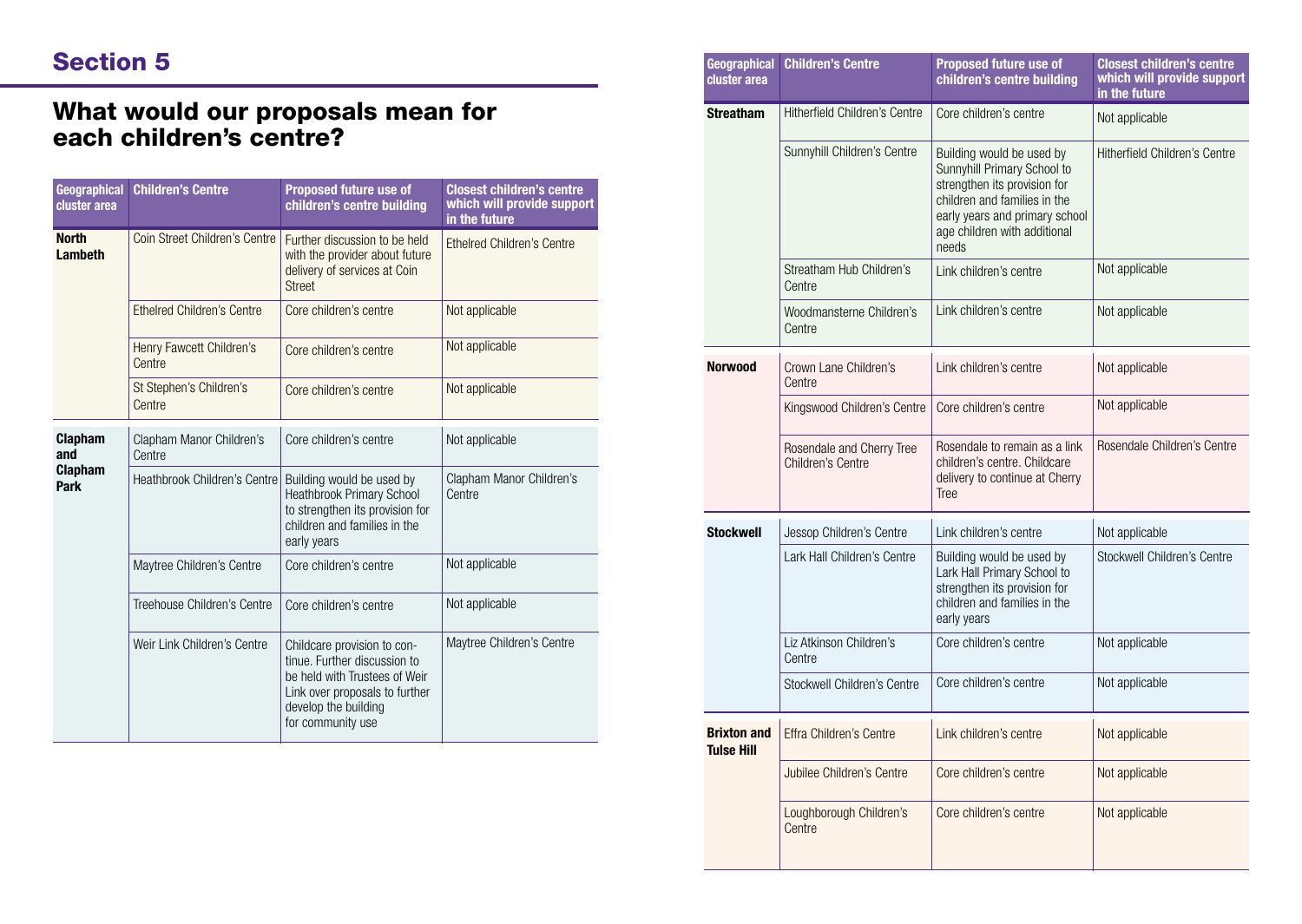# Section 6

## What would be available for young children and their families under these proposals?

We would revise the information about early years services on the Council's website, and make sure that families across the borough had really clear information about how they could get the full range of services including:

#### 1 Support for early education and learning

• All children aged 0-2 and their families would be able to go to 'stay and play' sessions, including activities such as baby rhyme time and toddler time.

• Two-year-old children living in households with a low income would be able to have 15 hours per week free early learning in a nursery or from a child-minder. The government decides which two year olds can have this free offer based on the family income.



• All children aged three and four are able to have 15 hours per week free early learning. Three and four-year-old children whose parents are working and who meet some national guidelines set by the government are able to take up the 30-hour funded early learning offer. Children who are not able to take up this offer would be able to come to additional stay and play sessions.

• Advice and guidance for all families would be available around children's communication and language development. If children needed some extra help, they would be able to get this by going to Chatter Time sessions led by speech and language therapists and may also be offered some one-to-one support.

#### 2 Support for child and family health and well being

• All children and families would have a minimum of five meetings with a health visitor or other early years professional. This will ensure that the child is developing at the right rate and that any needs are spotted at an early stage. When needs are spotted, families would be given some extra help. Some of these visits will take place in the family home, and others will be offered in children's centres.

• All children and families would be able to go to child health clinics held in children's centres or local health centres to ask any additional questions they have about their child's development or health.

• Children and families who need some additional support would receive this for as long as they needed it. This support might be given by a health visitor, but might be given by another professional such as a Children's Centre Better Start worker who could work alongside the family with or instead of the health visitor.

• All mothers would be given support by their midwife and health visitor to help them breastfeed. They would continue to be able to go to support groups led by a health visitor and a peer supporter. If they needed it, they would be offered extra help from a specialist midwife.

• All families would receive information advice and guidance about a healthy diet for their children, and would be given additional support if they needed it.

#### 3 Support for children's social and emotional development

• All parents of children aged 0-5 would be given information, advice and guidance about their child's social and emotional development and ways to support this when they meet with their health visitor.

• All parents of children aged 0-5 would be able to get help in being a parent by

going to parenting courses called Triple P in their local children's centre.

• Parents who would like further help would be able to attend Triple P workshops and / or Triple P group courses. Parents of children who have special educational needs or a disability would be supported in meeting their child's needs. Parents of children with autism spectrum disorders may also be able to join the Early Bird programme.

• Parents who need some extra help to support their child's social and emotional development would be offered it.

#### 4 Wider support for families

• All families would be able to receive information, advice and guidance about ways to manage their finances, including debt and benefit advice. Some families might need some extra support, and would be able to get this through their local children's centre.

• All families would be able to get training and employment advice, and those who wanted to would be able to go to Family and Adult Learning courses to develop their skills to help them get a job. Courses available would include English for Speakers of Other Languages (ESOL) classes.

• Families who would like some additional support would be offered this by a Better Start worker.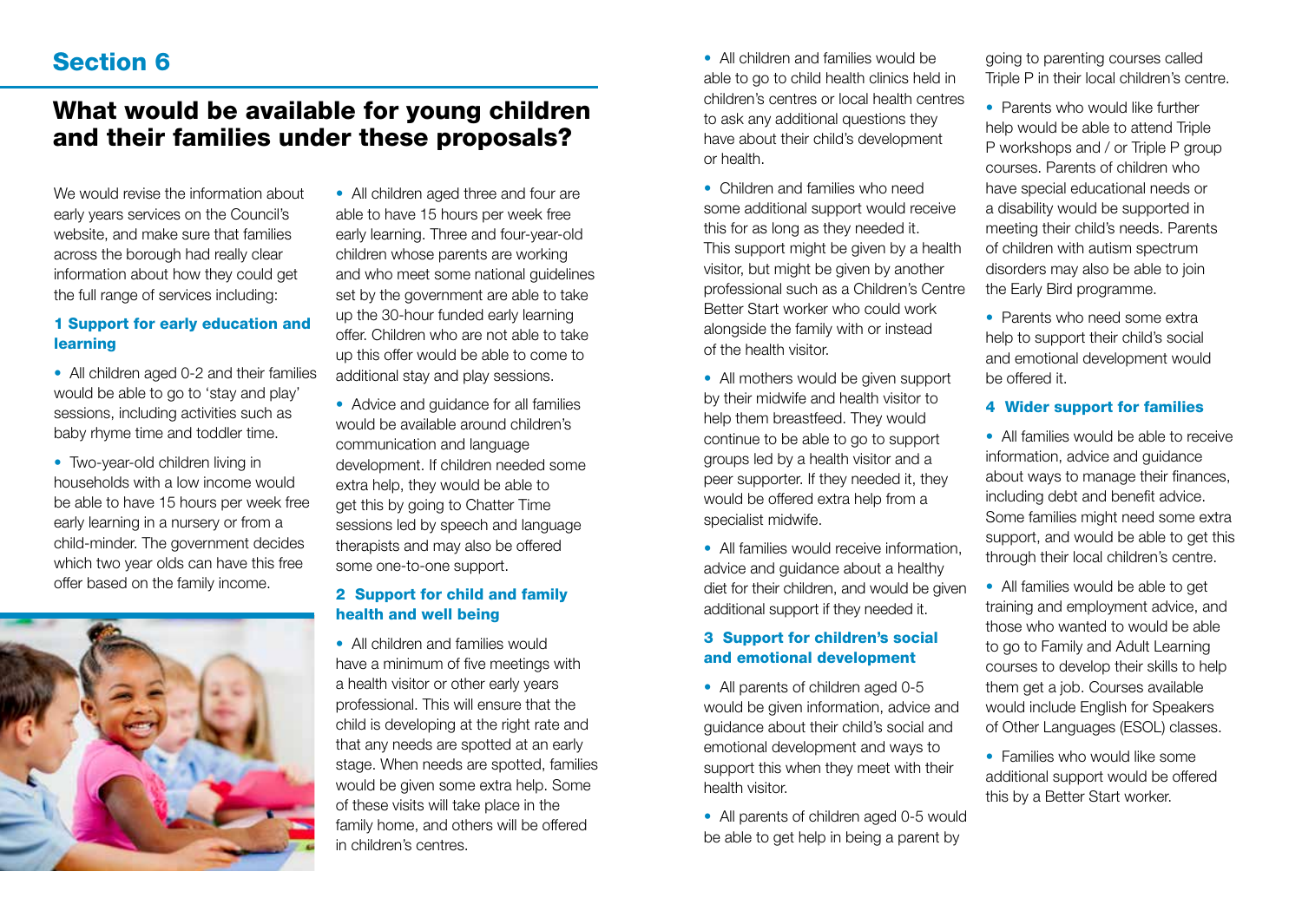## What other options have we considered?

We know that we will have less money to spend on children's centres as a result of the changes made by central government.

We have looked at what this might mean for how our children's centres work. At the moment, we have 23 children's centres, and have teams of staff working across one, two or three centres. We have already reduced the amount of money that we spend on these centres, but need to do more. We have looked at an alternative three options.

**Option 1** No change to current model. This option is not viable as the amount of money we have available has been cut.

**Option 2** Keep 23 centres open with a reduced budget. We do not think we can do this: we would not be able to pay for all the staff needed, or for the costs of using all the buildings on a full-time basis. The service that we could offer if we tried to do this would become very limited, and this would not meet the needs of children and families.

**Option 3** Close more centres. We have considered whether we should close more centres so that those which remained could all be core centres offering a full programme of activities morning and afternoon. We have rejected this option because we want

to have the greatest possible number of children's centres open so that as many families as possible have access to a children's centre near to their home.

We have given very careful consideration to the centres where we are proposing to withdraw children's centre funding. These are very difficult choices: we know that many of these centres are well used by local children and families, but we have tried to propose centres which are either smaller or less well used than other centres; where the number of children under five or level of need in the local area is less than elsewhere in the borough; or where we feel families will be able to use the services they need in another nearby centre.



# How can I have my say?

There are several ways you can have your say on these proposals:

1 Filling in the online consultation form

You can fill in an online consultation form on the council website by going to: Lambeth.gov.uk/childrens-centres-consultation

2 Filling in the consultation form

In the middle of this consultation booklet you will find a consultation form. You can complete this form and either:

- Drop the completed form into the box provided at each children's centre
- Or mail it back to the address below:

London Borough of Lambeth Children's Centres Consultation Engagement and Consultation Team Policy and Communications PO Box 734 **WINCHESTER** SO23 5DG

3 Attending a meeting

We will be working with our children's centre staff to organise meetings in each of the proposed cluster areas. You will be able to talk to us about the proposals and ask any questions you have, as well as joining in group discussions. Meetings will take place during December and January and children's centres will display information on the dates as they are agreed. We will also display these dates on Lambeth Council's website.

The consultation will close at midnight, on Sunday 10 February 2019.